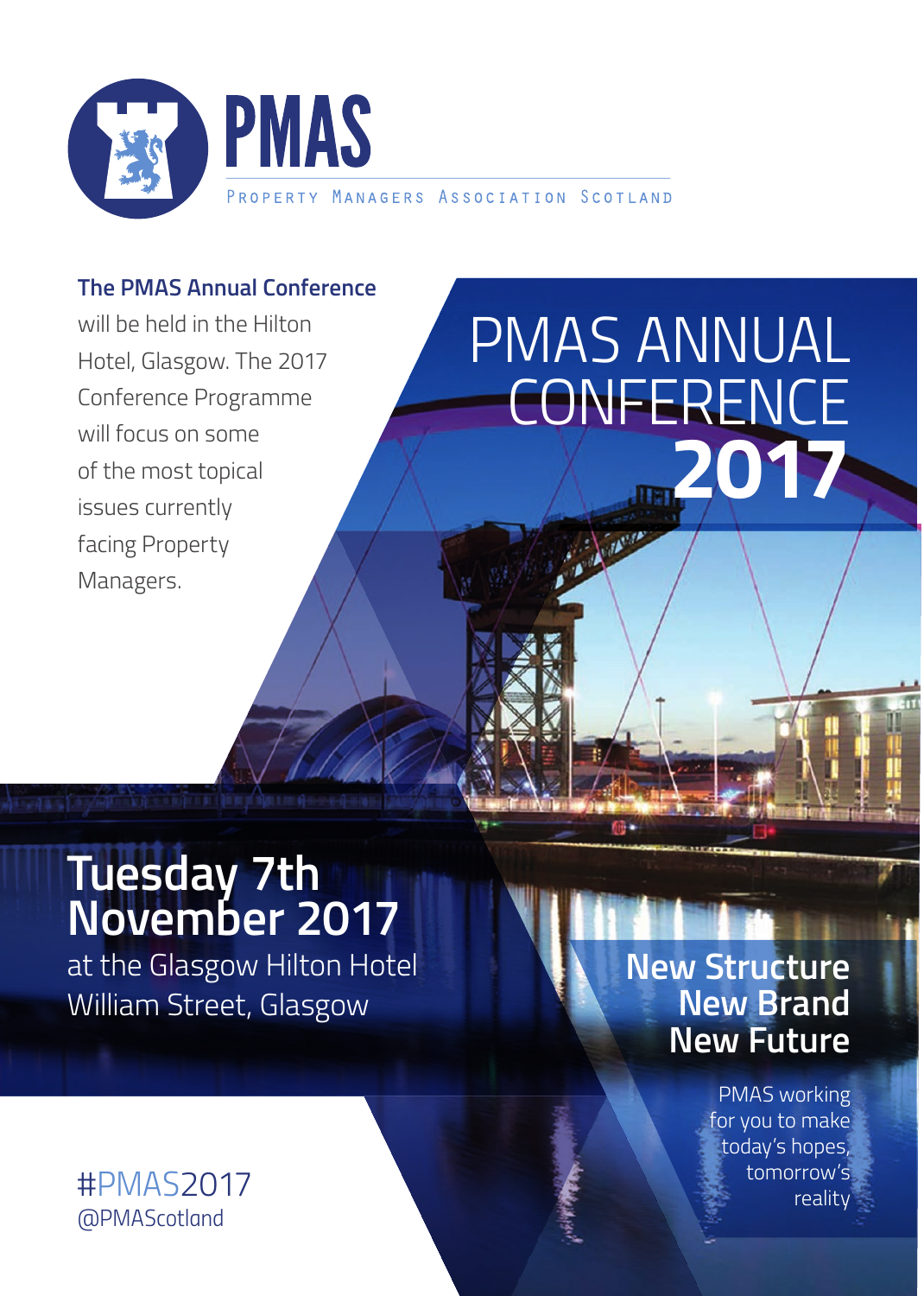# *PMAS ANNUAL CONFERENCE* **2017**

## **TIMETABLE**

| 9.30am            | <b>Registration, Coffee &amp; Tea</b>                                                                                                                                |
|-------------------|----------------------------------------------------------------------------------------------------------------------------------------------------------------------|
| 10.00am           | Welcome<br>Sarah Mack                                                                                                                                                |
| 10.15am           | Introduction and welcome<br>Alan Maxwell, President PMAS                                                                                                             |
|                   | Setting the scene for the future of the Property Management Industry in Scotland                                                                                     |
|                   | Past - A look at the history of achievements and failures to meet the needs of<br>Scotlands built environment<br>Professor Douglas Robertson, University of Stirling |
|                   | Present - Property Factors Act and review of the Code of Conduct<br>David Scott, Senior Policy Officer, Scottish Government                                          |
| 11.30am - 11.45am | <b>Coffee Break</b>                                                                                                                                                  |
|                   | Looking Ahead - the vision for the Future - strategic objectives and challenges<br>Alison McDiarmid, CEO, PMAS                                                       |
|                   | Under One Roof - a resource for factors and homeowners<br>Annie Flint, Co-Author                                                                                     |
| 1.00pm - 1.45pm   | Lunch<br>Lunch will be served in the foyer to enable interaction with sponsors                                                                                       |
| 1.45pm            | <b>Restart - Welcome Back</b><br>Sarah Mack                                                                                                                          |
|                   | Drone Surveys - How drones are mapping the future of development surveys<br>Victor MacKay, Division Director, Balmore Group (Scotland)                               |
|                   | Current insurance issues facing property managers<br>Nigel Feast, Deacon Insurance                                                                                   |
| 2.50pm - 3.05pm   | <b>Coffee Break</b>                                                                                                                                                  |
|                   | Improving utility services, in partnership<br>James Groves, Indigo Swan                                                                                              |
|                   | <b>Motivational Speaker Gavin Oates</b>                                                                                                                              |
| 4.25pm - 4.30pm   | Close<br>President Alan Maxwell                                                                                                                                      |
|                   |                                                                                                                                                                      |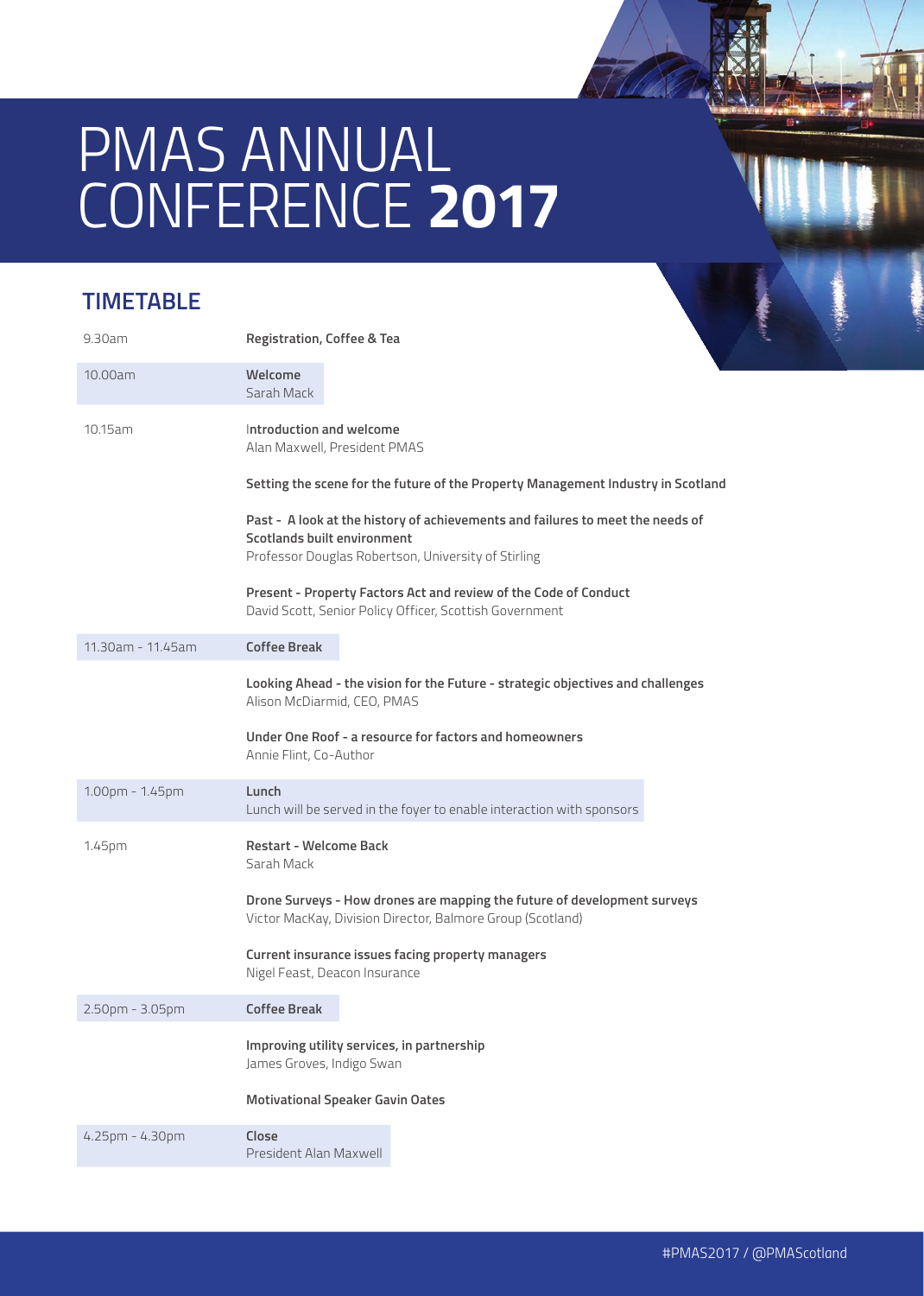# *PMAS ANNUAL CONFERENCE* **2017**

### **INFORMATION**

#### Date

Annual Conference, Tuesday 7th November 2017.

### Venue

Hilton Hotel, 1 William Street, Glasgow G3 8HD Telephone: 0141 205 5555

#### Fee

**PMAS members or employees of PMAS member firms: £110.00 plus VAT Non-members of PMAS: £150.00 plus VAT**

The delegate rate includes attendance at all Annual Conference sessions, supporting documentation, refreshments on arrival, mid-morning and mid-afternoon tea and a buffet lunch.

### **Discount of £10 per delegate for firms with more than 6 delegates attending.**

#### Booking

Please use the enclosed booking form and return it to the address on the form with a cheque for the full amount made out to: Property Managers Association Scotland Limited.

A confirmation letter and a receipted VAT invoice will then be forwarded to you. If you have not received this confirmation by 20th October 2017 please contact Alison McDiarmid on:

#### **Telephone: 07831 646 454**

**Email: alisonmcdiarmid@pennylandconsulting.com**

Reservations must be on the official form and will only be processed if accompanied by full payment.

#### Certificate of Attendance

Qualification for CPD attendance should be checked by delegates with their own professional bodies. CPD certificates will be issued on request.

#### Cancellations

Cancellations must be received in writing by 6th November 2017. No fees will be refunded although all conference documentation will be forwarded.

Substitutions may be made without penalty. Substitutes must be advised, in writing, prior to the event.

#### Accommodation

PMAS are unable to make hotel reservations for delegates. Please contact the hotel directly.

### Pre-Conference Dinner

A pre-conference dinner has been arranged for those delegates staying overnight on 6th November 2017. Please book using the enclosed form.

#### Data Protection

The information you provide on the Booking Form will be held by the organisers in a database and may be used to keep you informed of other PMAS activities and the products/services of the conference sponsors. If you prefer not to receive this information please inform the organisers.

#### Terms and Conditions

PMAS reserves the right at any time, and without prior notice, to change the venue and date of the conference and/or speaker[s] and/or the content of the programme from those described in this leaflet.

PMAS also reserves the right and without further liability to cancel the programme in which event all monies will be refunded – but no further liability can be accepted.

Neither PMAS nor the conference organisers accept responsibility for the views and opinions expressed by any speaker or other person at the conference.

#### Travel Directions

#### **Driving directions from East, South and North**

Exit the M8 at Junction 18 on to A804. Take a slight left on to St. George's Road (A804) and continue to follow A804. Turn left on to William Street and take the first right to arrive at the Hotel.

#### Parking

The Hotel operates a car park with a daily charge.